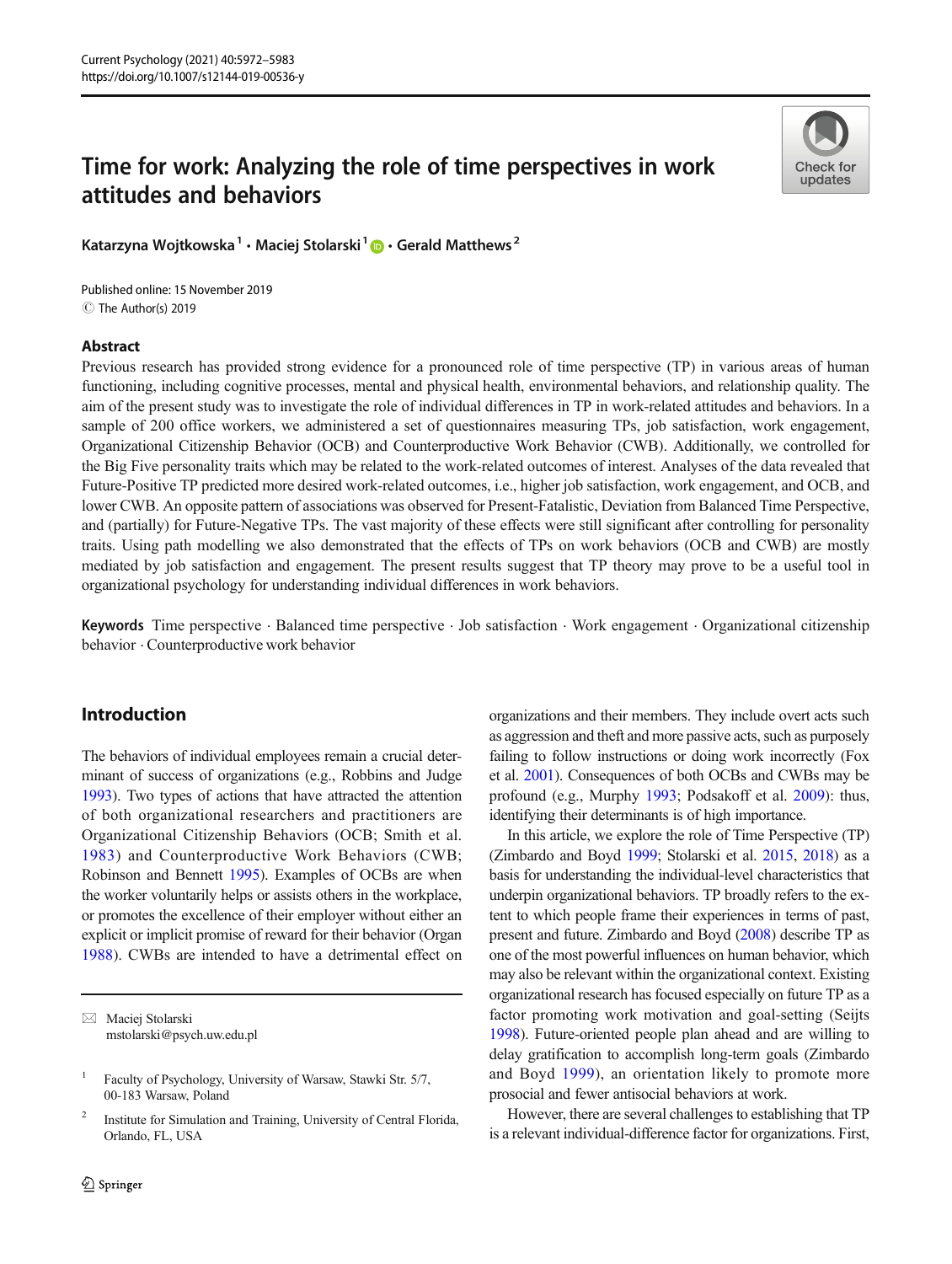there are multiple aspects of TP that may be differentially related to organizational outcomes. Second, dimensions of TP overlap with broad personality traits such as those of the Five Factor Model (FFM: Costa and McCrae [2009\)](#page-9-0). The influence of TP on organizational behavior should be distinguished from temperamental factors such as positive and negative affectivity. Third, some perspectives on TP emphasize its cognitive elements such as forward planning (Seijts [1998\)](#page-11-0), but TP also has important emotional and motivational aspects (e.g., Matthews and Stolarski [2015;](#page-10-0) Stolarski and Matthews [2016\)](#page-11-0). In the organizational setting, behavioral impacts of TP may reflect its effects on affectively-infused constructs such as job satisfaction and work engagement.

The current study aimed to explore the role of multiple TP dimensions in explaining variability in CBOs and CWBs, to test the incremental validity of TP with respect to the FFM, and to investigate work engagement and work satisfaction as potential mediators of TP effects. In the remainder of this section, we introduce the organizational constructs of interest, review existing findings on personality correlates, and justify a role for TP beyond general personality. Specifically, we hypothesize that individual differences in temporal orientations may also reveal their regulative character within the organizational context, influencing work behaviors via their effects on work engagement and job satisfaction.

#### Organizational Citizenship Behavior (OCB)

OCB is defined as "performance that supports the social and psychological environment in which task performance takes place" (Organ [1997](#page-10-0), p. 95). It includes behaviors that are discretionary and are not linked to formal rewards or punishments. Reviews and meta-analyses (Organ and Ryan [1995;](#page-10-0) Podsakoff et al. [2000](#page-11-0); LePine et al. [2002;](#page-10-0) Hoffman et al. [2007](#page-10-0)) highlight the main antecedents of OCBs. They can be categorized into four types: 1) individual characteristics (employee attitudes, dispositional variables, employee role perceptions, individual differences), 2) task characteristics (task feedback, task routinization, intrinsic satisfaction of the task), 3) organizational characteristics (group cohesion, perceived organizational support), and 4) leadership behaviors (transformational leadership, articulating a vision, providing an appropriate model, fostering the acceptance of group goals, intellectual stimulation, contingent reward behavior, supportive leader behaviors, leader-member exchange). Podsakoff et al. [\(2009\)](#page-10-0) confirmed that OCBs are associated with positive outcomes at both the individual level (e.g., employee performance, low absenteeism) and the organization level (e.g., productivity, efficiency, customer satisfaction).

#### Counterproductive Work Behavior (CWB)

CWB refers to voluntary harmful acts that are damaging to an organization. The construct covers numerous types of act including theft, substance use, sabotage, interpersonal violence, and absenteeism (Spector et al. [2006](#page-11-0)). CWBs are highly damaging to organizations in terms of financial costs, lower productivity, and damage to employee morale (Mount et al. [2006\)](#page-10-0). A recent meta-analysis identified a general factor underlying different types of CWB, although multiple facets were also differentiated (Marcus et al. [2016\)](#page-10-0). Distinctions can also be made based on the severity of the behavior, and whether acts target the organization or individual coworkers (Robinson and Bennett [1995\)](#page-11-0). CWB is also associated with a range of negative attitudes and emotions (e.g., Judge et al. [2006;](#page-10-0) Spector and Fox [2002\)](#page-11-0). CWB is defined in relation to harmful outcomes rather than specific antecedents (Marcus et al. [2016\)](#page-10-0), but influences on CWB may include stress, perceived injustice, incivility, and organizational restrictions (e.g., Spector and Fox [2005\)](#page-11-0). Personality factors associated with interpersonal deviance and poor impulse control are also associated with CWBs (Berry et al. [2007](#page-9-0); Judge et al. [2006\)](#page-10-0). A meta-analysis (Dalal [2005\)](#page-10-0) suggested only a modest negative association between OCB and CWB  $(r = -0.27)$ , justifying their treatment here as distinct outcome variables.

#### Work Engagement

Work engagement is an affective-motivational state of workrelated well-being, emotional connection, and fulfillment (Bakker et al. [2008\)](#page-9-0). Its facets include vigor, dedication, and absorption in work (Schaufeli and Bakker [2004\)](#page-11-0). Work engagement is related to both job resources, such as job control, supervisory support, and reward recognition, and to personal qualities including self-esteem, self-efficacy, internal locus of control, and effective emotion-regulation (Bakker [2011;](#page-9-0) Halbesleben [2010\)](#page-10-0). A meta-analysis (Christian et al. [2011\)](#page-9-0) found an uncorrected mean-weighted correlation of 0.29 between work engagement and task performance. This study also found that, although work engagement was substantially positively correlated with job satisfaction, both variables predicted performance independently. Additional positive consequences include customer satisfaction and financial returns (Xanthopoulou et al. [2009](#page-11-0)). Work engagement relates positively to OCB (Babcock-Roberson and Strickland [2010](#page-9-0)) and negatively to CWB (Den Hartog and Belschak [2012](#page-10-0)), suggesting that engagement might mediate personality effects on work behaviors.

## Job Satisfaction

Job satisfaction refers to both positive attitudes to the job and to pleasant work-related emotions, although scales for the construct differ in the extent to which they emphasize its cognitive-evaluative or affective aspects (Judge et al. [2012\)](#page-10-0). Various situational and personality factors feed into job satisfaction (Judge et al. [2001](#page-10-0); Locke [1976\)](#page-10-0). Organizational factors are too numerous to list in full. They include evaluations of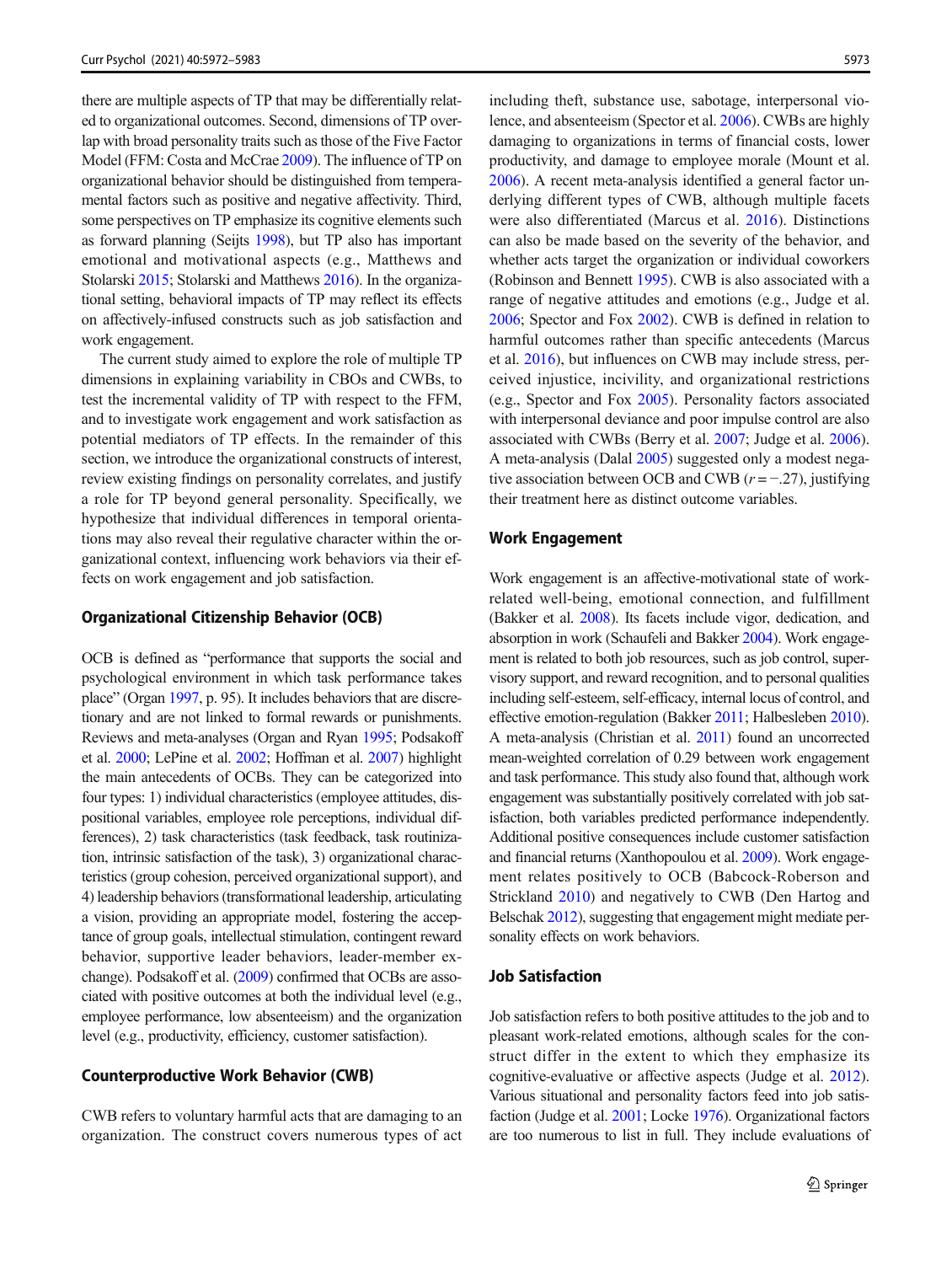tasks performed at work such as their significance and variety (Hackman and Oldham [1976\)](#page-10-0), fairness of pay and recognition (Spector [1997](#page-11-0)), and lower incidence of workplace stressors, including social stressors such as role ambiguity (Fila et al. [2014](#page-10-0)). Job satisfaction is reliably though modestly related to work performance, although it is not necessarily a direct causal influence on performance (Judge et al. [2001;](#page-10-0) Taris and Schaufeli [2015](#page-11-0)).

Job satisfaction is also associated with both OCB and CWB. The emotional elements of job satisfaction may play a critical role in these relationships. Spector and Fox [\(2002\)](#page-11-0) propose that emotions mediate the effect of the environment on the behavior of employees: positive emotions enhance engaging in OCB and negative emotions amplify engaging in CWB. OCBs are motivated by a desire to reciprocate jobrelated positive emotions, not by the expectation of reward (Organ and Kanovsky [1989](#page-10-0)). Additionally, people in positive mood are more likely to manifest prosocial behavior (Clark and Isen [1982](#page-9-0)). A meta-analysis (LePine et al. [2002](#page-10-0)) reported a correlation of 0.20 between job satisfaction and OCB. Job satisfaction is also a predictor of lower levels of CWB: Dalal [\(2005\)](#page-10-0) reported a mean r of −.29. Czarnota-Bojarska [\(2015\)](#page-10-0) described 'avenger' employees, characterized by a high level of CWB and low job satisfaction. Personality traits associated with regulation of emotions may thus influence such outcomes.

## Time Perspectives

TP can be considered both as process, when conceptualized as an ongoing cognitive framing of present experiences, and as a trait, when understood as a stable, habitual focus on particular time frame $(s)$ , i.e., the past, the present, or the future (Zimbardo and Boyd [1999](#page-11-0)). From a trait perspective, Zimbardo and Boyd [\(1999\)](#page-11-0) distinguished five TPs, measured with the Zimbardo Time Perspective Inventory (ZTPI): Past-Positive, Past-Negative, Present-Fatalistic, Present-Hedonistic, and Future. Carelli et al. [\(2011\)](#page-9-0) broadened the TP universe by developing a Future Negative dimension, and slightly modifying traditional Future TP, labeling it Future Positive. They showed that the six-factor model optimized fit in a confirmatory factor analysis of their extended ZTPI. Recently, similar results were obtained in a Polish sample (Jochemczyk et al. [2017](#page-10-0)). We can briefly define the organizational relevance of each TP in the extended model as follows:

- & Past-Positive: A warm, sentimental view of the past that may encourage fond memories and evaluations of past work experiences
- Past-Negative: An aversive view of the past that may bias retrieval of negative memories of work and negative work evaluations
- & Present-Hedonistic: Pleasure-focused, impulsive attitudes to life that may conflict with a responsible, serious orientation to work
- & Present-Fatalistic: Beliefs that life is primarily shaped by chance rather than personal striving, which may encourage detachment and even apathy at work
- & Future-Positive: An orientation towards securing rewards through advance planning that may enhance work motivation and awareness of positive occupational outcomes such as promotion, recognition, and fulfillment through work
- Future-Negative: An orientation towards future threats that may heighten awareness of negative outcomes, such as termination, poor performance at work, and difficulties with coworker relationships

In an ideal situation, an individual is able "to switch effectively among TPs depending on task features, situational considerations, and personal resources, rather than be biased towards a specific TP that is not adaptive across situations" (Zimbardo and Boyd [1999](#page-11-0), p. 1285). This flexibility of temporal frames can be operationalized as balanced time perspective (BTP). Measures of BTP have proven to be robust positive predictors of subjective well-being (e.g., Boniwell et al. [2010;](#page-9-0) Zhang et al. [2013\)](#page-11-0). Within the organizational context, unbalanced TP was related to increased acceptance of unethical business behavior (Unger et al. [2019\)](#page-11-0).

Existing organizational research on TP has focused on Carstensen's [\(2006](#page-9-0)) concept of future time perspective (FTP) as the individual's perceived remaining time of life. Occupational FTP refers to perceived remaining time in employment, and is associated with higher work engagement, job satisfaction, organizational commitment and other positive outcomes (Henry et al. [2017;](#page-10-0) see also a recent meta-analysis by Rudolph et al. [2018\)](#page-11-0). However, Carstensen's conceptualization of FTP as a time horizon should be distinguished from Zimbardo and Boyd's ([1999\)](#page-11-0) construct, which refers to broad cognitive schemas for thinking about the future without any specific end-point (Rutt and Löckenhoff [2016](#page-11-0)). Empirically, the Carstensen ([2006](#page-9-0)) and ZTPI measures are independent, and only the former version of FTP is substantially (negatively) correlated with age (Laureiro-Martinez et al. [2017](#page-10-0); Rutt and Löckenhoff [2016\)](#page-11-0). Thus, existing work supports the relevance of temporal experience to work behaviors (Henry et al. [2017](#page-10-0)), but very few studies have addressed the organizational relevance of the Zimbardo and Boyd [\(1999](#page-11-0)) TP constructs. For example, future TP is associated with better career decision-making, but low levels of past-negative, presenthedonic and present-fatalistic TPs additionally contribute to prediction of career decision-making outcomes (Taber [2013\)](#page-11-0). More recently, Bajec [\(2018\)](#page-9-0) provided initial evidence for marked effects of TPs, operationalized in-line with Zimbardo's conceptualization, on job satisfaction. He showed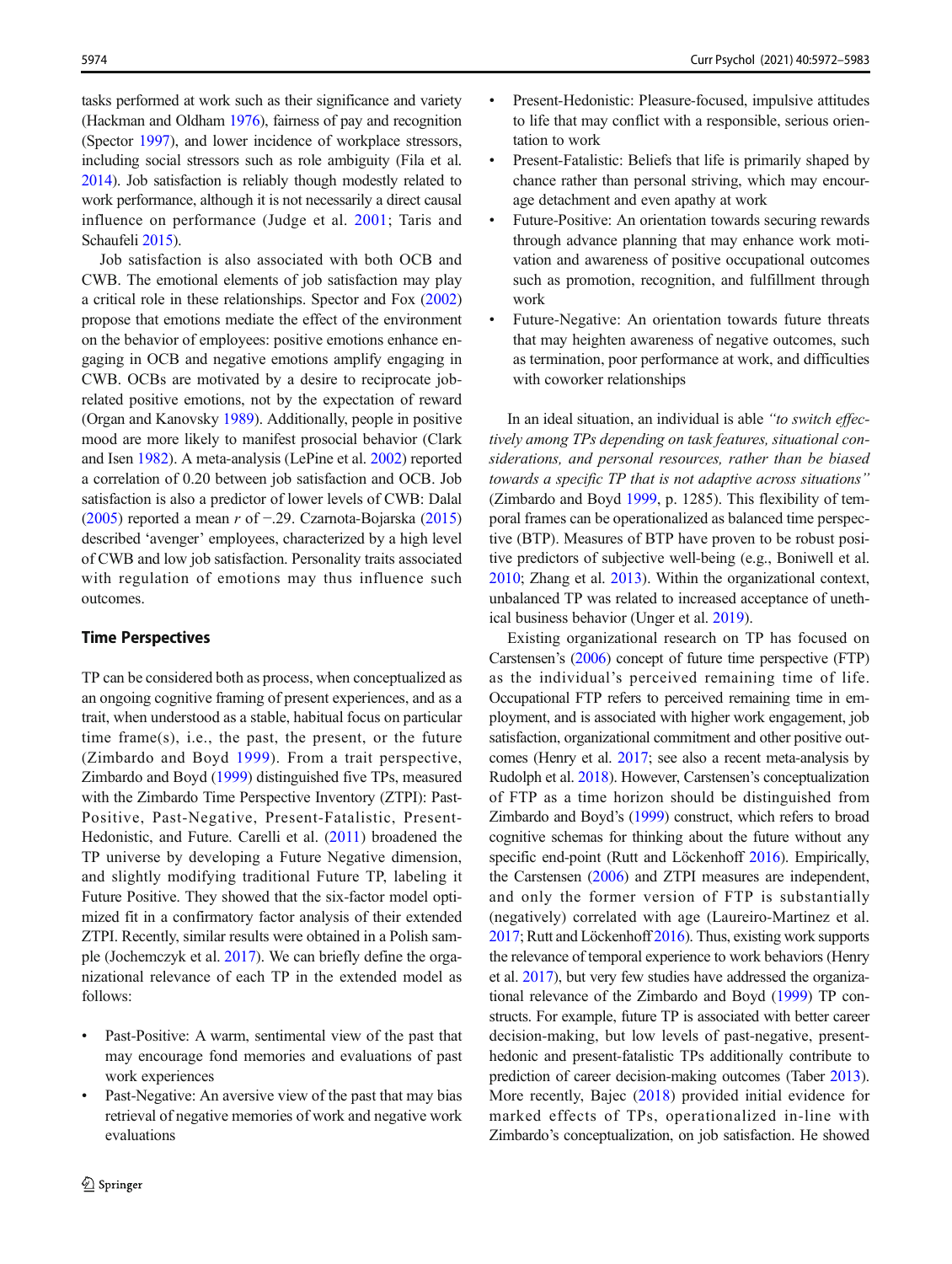that both particular TP dimensions and BTP predict various aspects of job satisfaction, with age, gender and personality traits are controlled. Finally, Wei [\(2012](#page-11-0)) used an earlier, narrow version of the Zimbardo's measure, containing only two subscales – future and present – to test their moderating effects on the association between Person-Organization (P-O) fit and OCB. The study showed that the effect of P-O fit on OCB was much weaker among employees with elevated present orientation. No direct effects of TPs on OCB were obtained. However, the preliminary version of the TP inventory applied in that study is characterized by poor reliability and it does not capture the qualitative differences between different forms of particular orientation (e.g., it does not differentiate between fatalistic and hedonistic forms of present orientation, moreover it does not include past TPs). In all, results of the studies briefly reviewed above seem to provide initial evidence for the role of TPs in organizational attitudes and behaviors, and thus they support some of the major hypotheses of the present research.

The various particular TPs may underpin crucial regulatory processes, in terms of emotions (Matthews and Stolarski [2015](#page-10-0); Stolarski and Matthews [2016](#page-11-0)), motivations (Lens et al. [2012\)](#page-10-0) and resulting behaviors (see Stolarski et al. [2015](#page-11-0), for a review), including cognitive performance (Zajenkowski et al. [2016\)](#page-11-0). On this basis, we anticipate that TPs should be related proximally to work emotions, attitudes and emotions, and hence to behaviors including OCBs and CWBs. In general, future and past-positive TPs are associated with higher life satisfaction, whereas future-negative, past-negative, and present-fatalistic TPs tend to be maladaptive (Stolarski and Matthews [2016\)](#page-11-0). We expect similar associations in relation to organizational outcomes, but TPs may have some more specific influences on behaviors in the work context.

Future TP captures expectations of rewards gained through planning and sustaining effort and motivation, and so should be associated with work engagement. It is also associated with energetic arousal, which reflects positive, approach-oriented mood (Stolarski et al. [2014\)](#page-11-0), implying a positive association with job satisfaction. Conversely, Future-Negative TP reflects a future focus loaded with negative emotionality, especially anxiety (Carelli et al. [2011\)](#page-9-0), which should produce lower job satisfaction. Its expected associations with work engagement are more equivocal, as anxiety may be motivating, but negative expectations and perceived insecurity about one's future in the organization are likely to lower engagement.

Present-Fatalistic TP is associated with perceived lack of influence over one's own situation, resulting in frustration and aggressive behaviors (Stolarski et al. [2016b\)](#page-11-0), which may be expressed especially in higher CWBs. To the extent that Present-Fatalistic is associated with external locus of control, we expect lower work engagement and satisfaction. The implications of Present-Hedonistic TP are more equivocal. Maladaptive features of this TP include higher procrastination (Díaz-Morales et al. [2008;](#page-10-0) Ferrari and Díaz-Morales [2007\)](#page-10-0)

and aggression (Stolarski et al. [2016a,](#page-11-0) [b](#page-11-0)), but it is also associated with more positive interpersonal relations (Sircova and Mitina [2008\)](#page-11-0). The ambivalent character of Present-Hedonistic TP in the organizational context thus makes predictions difficult.

The past orientations tend to be more 'experiential' than 'strategic' (see Stolarski et al. [2014](#page-11-0)), so that they influence affective experiences more strongly than actual behaviors (Matthews and Stolarski [2015\)](#page-10-0). Thus, we expected appropriate associations between job satisfaction and Past-Positive and Past-Negative TPs, with possible indirect effects on behaviors.

Finally, the notion of balanced TP as the adaptive composition of multiple temporal perspectives is a fundamental characteristic that influences affective and behavioral regulation, resulting in elevated levels of psychological well-being (Zimbardo and Boyd [1999](#page-11-0); Boniwell et al. [2010;](#page-9-0) Zhang et al. [2013\)](#page-11-0) and diminished psychopathology (Stolarski and Cyniak-Cieciura [2016;](#page-11-0) Styła et al. [2019\)](#page-11-0). Thus, the magnitude of deviation from BTP should be associated with lower work engagement, decreased job satisfaction, lower OCB, and elevated CWB. To sum up, on the most general level, TP may be viewed as a set of factors exerting vital effects on personal and social adaptation (Stolarski et al. [2018\)](#page-11-0). Within the organizational context, its effects should be observable both at the level of attitudes, and actual behaviors.

#### Personality Correlates of OCB and CWB

Existing work on individual differences in workplace behavior has focused on a range of personality factors including the 'Big Five' traits of the FFM (for reviews see Burch and Anderson [2009;](#page-9-0) Hough et al. [2015](#page-10-0)): Neuroticism (N), Extraversion (E), Conscientiousness (C), Agreeableness (A), and Openness (O). Table [1](#page-4-0) summarizes FFM correlates of the organizational constructs relevant here established in relevant literature reviews. Note that Berry et al.'s ([2007\)](#page-9-0) metaanalysis divides CWB into behaviors directed against the organization and against the individual. All five traits appear to play some role in adjustment to work. Low N, High C and high A generally relate to positive outcomes whereas E and O are more selectively linked to high work engagement.

The FFM also overlaps with dimensions of TP conceptually and empirically. The more robust associations ( $r \ge 0.3$ ) between TP and the FFM reported in multiple studies (Kairys and Liniauskaite [2015](#page-10-0)) include those between Future and C, Present-Hedonistic and E, and Past-Negative and N. Table [1](#page-4-0) shows that correlations between the FFM and organizational criteria are generally modest in magnitude, especially for OCB, implying that additional constructs have potential for improving predictive validity. From a conceptual standpoint, individual differences in the various dimensions of TP are linked to different elements of the narrative self-schema (Matthews and Stolarski [2015](#page-10-0)). Multiple personality traits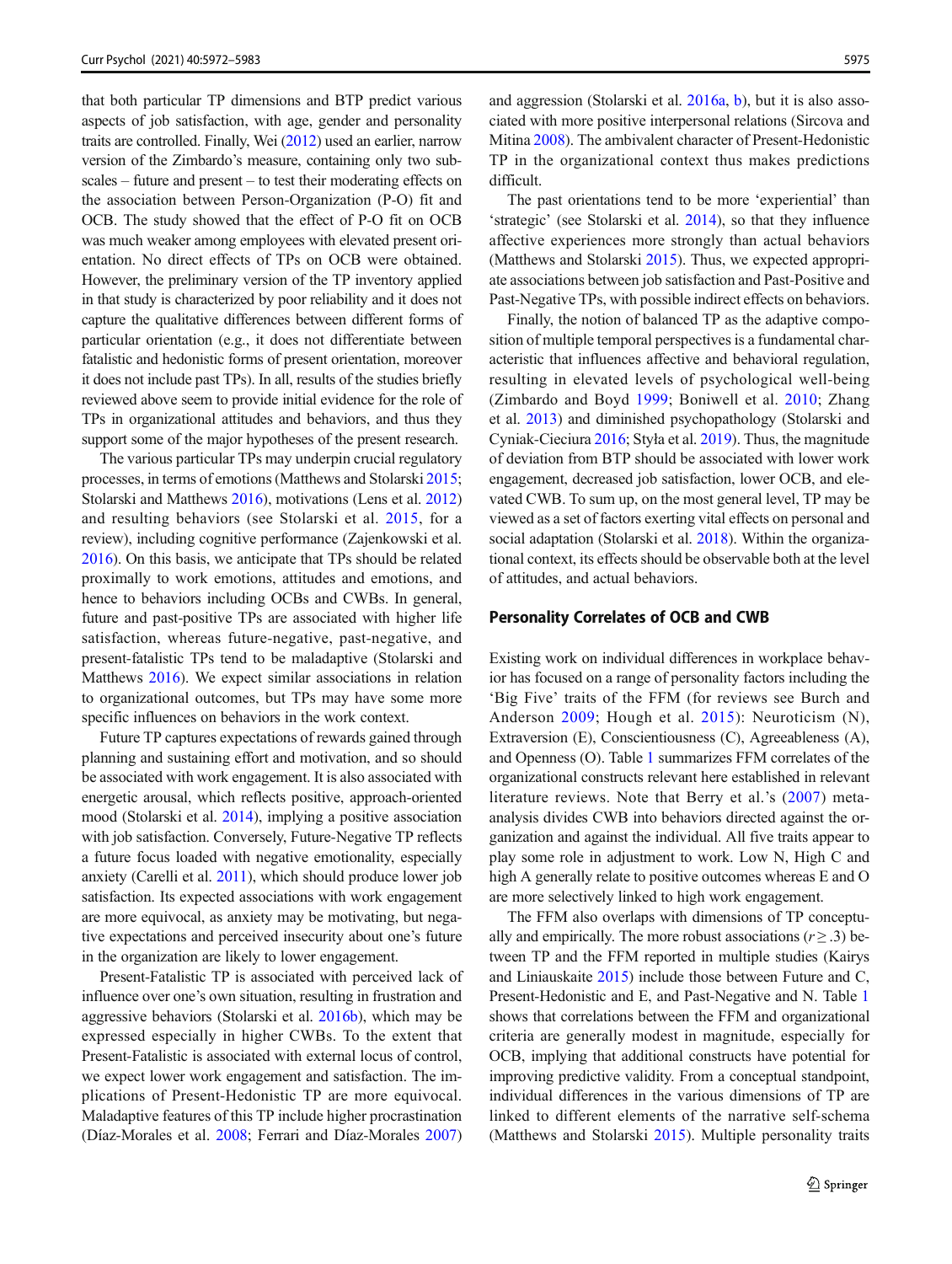<span id="page-4-0"></span>Table 1 Associations between the Big Five personality traits and organizational behaviors

| Construct               | Data Source            | N      | E      |        | A      | $\epsilon$ |
|-------------------------|------------------------|--------|--------|--------|--------|------------|
| OCB                     | Chiaburu et al. (2011) | $-.10$ | .07    | .14    | .11    | .11        |
| CWB (Org.)              | Berry et al. (2007)    | .20    | $-.07$ | $-.34$ | $-.25$ | $-.03$     |
| CWB (Individual)        | Berry et al., (2007)   | .20    | $-.02$ | $-.19$ | $-.36$ | $-.07$     |
| Work Engagement         | Schaufeli (2016)       | $-.27$ | .29    | .32    | .17    | .27        |
| <b>Job Satisfaction</b> | Bruk-Lee et al. (2009) | $-.25$ | .12    | .16    | .13    | $-.02$     |

All sources are meta-analyses, except for Schaufeli [\(2016\)](#page-11-0) which provides a sample-weighted correlation N Neuroticism, E Extraversion, C Conscientiousness, A Agreeableness, O Openness, Org. Organizational

shape the various cognitive and affective aspects of the selfschema throughout development. For example, conscientiousness focuses the child's attention onto the future and elements of Future TP including delay of gratification and needs to plan for future events, building a schema for the future time frame that is related to personality but also distinct from any single trait (Matthews and Stolarski [2015\)](#page-10-0). Other traits contribute to other aspects of TP. Both personality and TP are multifactorial and so relationships between these constructs are complex; further review of the distinctive features of each of Zimbardo and Boyd's [\(1999,](#page-11-0) [2008\)](#page-11-0) dimensions has been provided by Kairys and Liniauskaite [\(2015](#page-10-0)) and Cunningham et al. [\(2015\)](#page-9-0). A subsidiary objective of this study was to test compare the FFM and TP as predictors of the organizational variables. Previous studies have found that TP dimensions predict well-being criteria with the FFM controlled, including life satisfaction (Zhang and Howell 2011) and mood (Stolarski and Matthews [2016](#page-11-0)).

#### The Present Study: Rationale and Hypotheses

In the present study we aimed to investigate the association between TP and four dimensions describing individuals' functioning in the organizational context. Zimbardo and Boyd [\(1999,](#page-11-0) [2008](#page-11-0)) emphasize the multidimensional nature of TP, and so we expected that each TP dimension would be associated with a distinct set of organizational outcomes.

Hypotheses were as follows:

H1. Based on the theoretical framework of TP theory (see Zimbardo and Boyd [1999](#page-11-0); Stolarski et al. [2015\)](#page-11-0), we hypothesized that Future and Past-Positive TPs would be associated with more positive outcomes, i.e., higher work engagement, job satisfaction, and OCB, and lower CWB. Conversely, Future-Negative, Past-Negative and Present-Fatalistic TPs would be associated with more negative outcomes.

H2. Deviations from BTP should be associated with more negative organizational outcomes.

H3. Based on the model proposed by Spector and Fox ([2002](#page-11-0)), associations between TPs and behavioral outcomes (OCB and CWB) should be mediated via job satisfaction and work engagement. This hypothesis was tested by testing the fit of appropriate path models to the data. An additional model was fitted including BTP as the independent variable in the model.

H4. We anticipated that the FFM dimensions would be differentially related to organizational outcomes, as summarized in Table 1. However, the majority of associations between the ZTPI and organizational outcomes should remain significant with the FFM statistically controlled. We included a brief measure of the FFM to test this hypothesis.

## Method

#### **Participants**

The sample comprised 200 office workers (61.7% women), who were Poles of Caucasian ethnicity, aged between 20 and 65 ( $M = 32.05$  years,  $SD = 11.42$ ). They were employed in the positions of specialists, junior managers, and mid-level managers. All subjects were recruited using a snowball method from a number of companies, representing financial or pharmaceutical sectors. They consented to participate in a "study of the role of attitudes towards time in behavior at work", without monetary compensation. The packet of measures was completed in isolation. In order to provide anonymity subjects were asked to put the questionnaires in an envelope and return them to the administrator of the study.

#### Measures

Time Perspectives were measured using the Zimbardo Time Perspective Inventory (ZTPI; Zimbardo and Boyd [1999\)](#page-11-0) in a revised form provided by Carelli, Wiberg and Wiberg (S-ZTPI; 2011), including Future Positive and Future Negative scales. Detailed information regarding psychometric properties of the Polish language version of the S-ZTPI, including the evidence for supremacy of the six-factor solution over the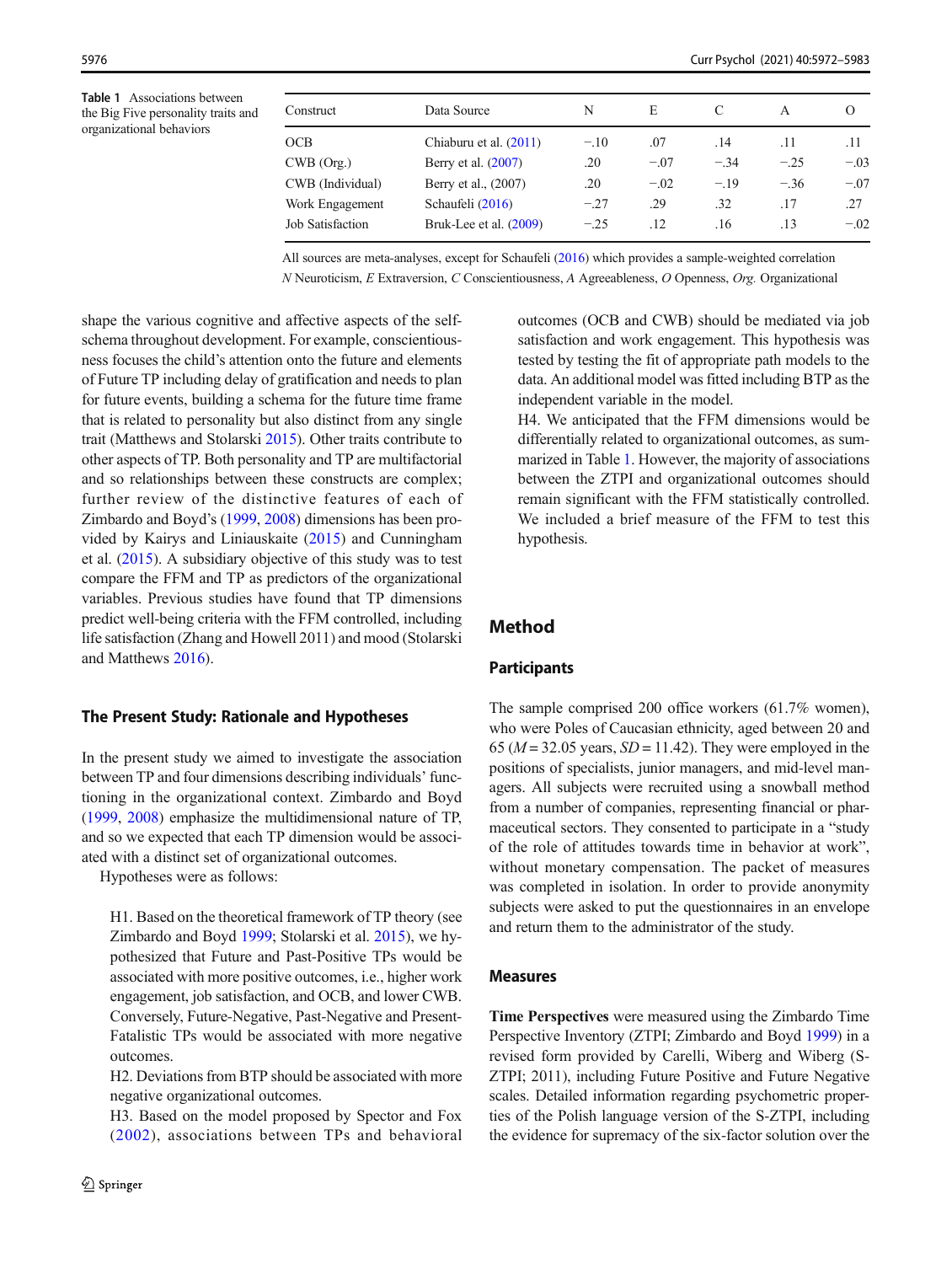original five-factor model, has been provided by Jochemczyk et al. ([2017](#page-10-0)). Internal consistency of the scales was measured with Cronbach's alpha coefficient, ranging from .73 (Past-Positive) to .83 (Past-Negative). The Deviation from the Balanced Time Perspective index (DBTP: Stolarski et al. [2011](#page-11-0)), based on the ZTPI scores, was used as an indicator of BTP. A DBTP value of zero indicates optimal time perspective whereas positive values indicate that an individual's time perspective is "out of balance" and maladaptive (see Stolarski et al. [2015](#page-11-0), for a review of calculation methods).

Job Satisfaction was measured using Czarnota-Bojarska's scale, validated previously as predictor of CWB in a Polish office worker sample (Czarnota-Bojarska [2015\)](#page-10-0). It assesses seven components of satisfaction: amount of earnings, possibility of advancement, selfreliance at work, opportunity to learn, relations with superiors, relationships with colleagues, perceived stability of employment, and working conditions (cf. Locke [1976](#page-10-0)). Each of eight items are rated on a seven-point scale, ranging from 1 ("I am very dissatisfied") to 7 ("I'm very satisfied"). The mean item rating is calculated. Cronbach's alpha coefficient was .76.

Work Engagement was measured with the Utrecht Work Engagement Scale (UWES; Schaufeli et al. [2002\)](#page-11-0) in the Polish adaptation by Szabowska-Walaszczyk et al. ([2011](#page-11-0)). The questionnaire consists of 17 items related to three aspects of engagement: vigor, dedication and absorption. The answers are rated on a seven-point scale, ranging from 0 ("never") to 6 ("every day"). Overall score was calculate. In the present study Cronbach's alpha was .92.

Counterproductive work behaviors were measured using the Counterproductive Behavior (CPB) Questionnaire (Czarnota-Bojarska [2015\)](#page-10-0). The scale was is based on Robinson and Bennett's ([1995\)](#page-11-0) typology of deviant workplace behaviors. Items refer to specific behaviors, not attitudes or beliefs. They include minor organizational offenses (e.g., personal use of company property), major organizational offenses (e.g., dishonest expense reporting), minor interpersonal offenses (e.g., gossiping about coworkers), and major interpersonal offenses (e.g., harassing a coworker). The tool consists of 33 test items, rated on a five-point Likert-type scale. Mean item rating is calculated. In the present study Cronbach's alpha amounted to .90.

Organizational citizenship behaviors were measured with the OCB Questionnaire (Czarnota-Bojarska [2011](#page-9-0)). The scale consists of 33 statements, describing behaviors that are beneficial for the organization (Organ [1988](#page-10-0)). Items reflect seven classes of behaviors: 1) Helping Behavior, 2) Sportsmanship, 3) Organizational Loyalty, 4) Organizational Compliance, 5) Individual Initiative, 6) Civic Virtue, and 7) Self Development. The items are rated on a five-point Likerttype scale. Overall score was calculated as the mean item rating. In the present study Cronbach's alpha was .90.

The Big Five personality traits were measured using the Ten Item Personality Inventory (TIPI; Gosling et al. [2003\)](#page-10-0) in the Polish adaptation by Łaguna et al. [\(2014\)](#page-10-0). This brief measure was used because of time constraints. The questionnaire measures the Big Five traits via 10 items rated on a sevenpoint Likert scale. It was designed for use in studies in which very short measures are required for practical reasons, and the Big Five is not the primary topic of interest. Gosling et al. [\(2003](#page-10-0)) argue that Cronbach's alpha may be misleading for very short scales, especially those designed for content validity rather than homogeneity. In their data both test-retest reliability and convergence with longer Big Five scales exceeded .70; similar results were obtained in the Polish population (Łaguna et al. [2014](#page-10-0)).

# Results

#### Correlates of Occupational Variables

Table [2](#page-6-0) shows means, standard deviations and intercorrelations of study variables. The table includes age and gender, but these factors were unrelated to the work-related variables and so they were not analyzed further.

The organizational variables were intercorrelated as expected. Job satisfaction and work engagement were associated with both OCBs (positively) and CWB (negatively). The correlations suggest a role for TPs in the context of work. H1 was partially supported, in that Future-Positive was associated with a more adaptive pattern of organizational variables, i.e., higher CWB, lower OCB, and higher work engagement. Present-Fatalistic was associated with the opposite pattern of associations consistent with it being a maladaptive TP for work. Two other TPs expected to be maladaptive correlated significantly with only some of the organizational criteria, in the expected directions. Future-Negative proved significantly negatively associated with work engagement and positively with CWB; Past-Negative correlated significantly only with lower work engagement. There were no significant correlations between work variables and the two remaining TPs, Past-Positive and Present-Hedonistic. Supporting H2, the DBTP coefficient proved to be significantly associated with higher work engagement, job satisfaction, OCB, and with lower CWB.

#### Multivariate Modeling

To test whether data were compatible with mediating roles for job satisfaction and work engagement, two path models were fitted using maximum likelihood estimation in SPSS Amos for Windows. Models included those three TP dimensions that were significantly associated with the behavioral criteria in the correlational analyses. TPs were permitted to intercorrelate, as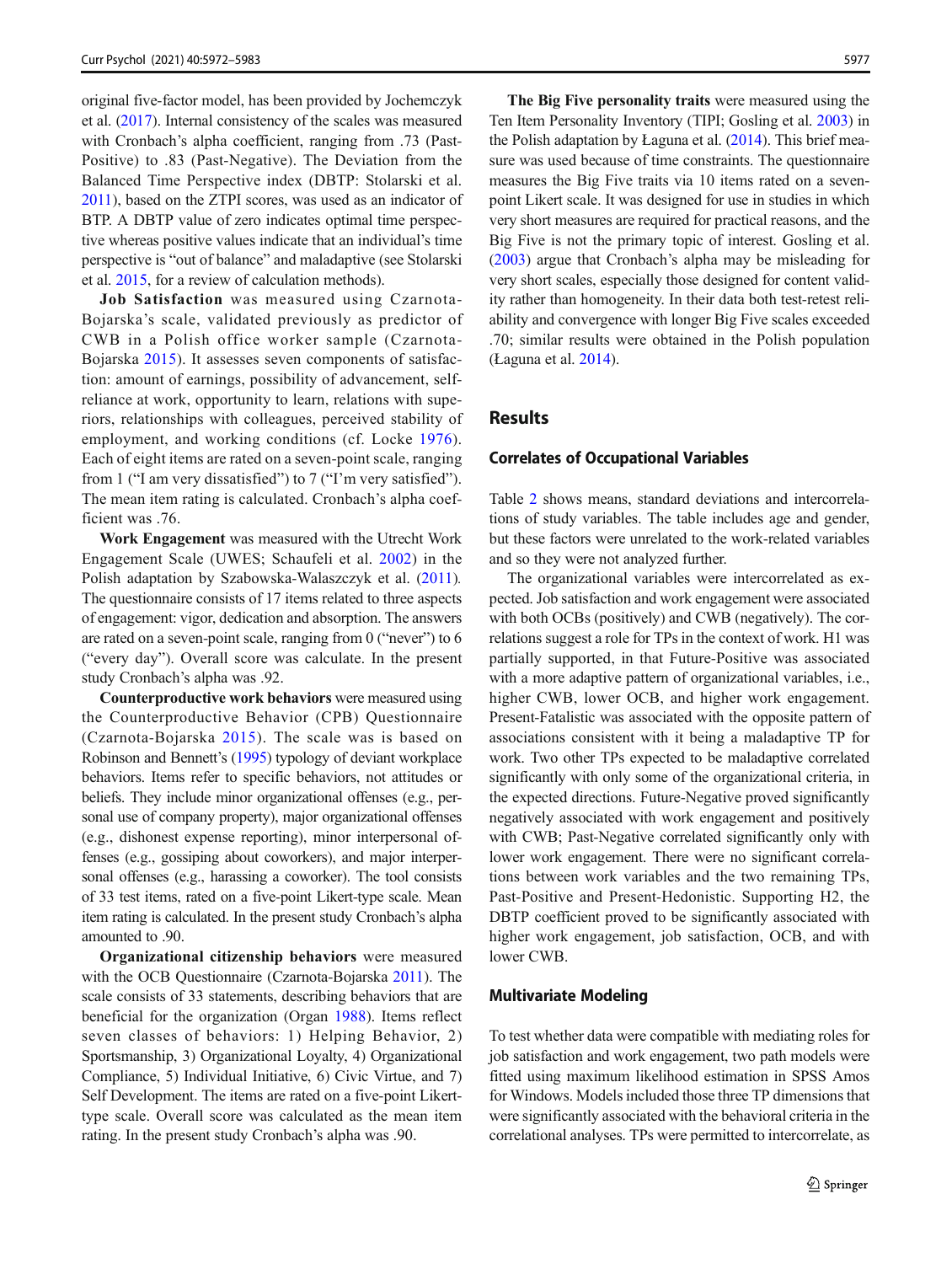<span id="page-6-0"></span>

| Descriptive statistics and intercorrelations between measured variables<br>Table 2                                                                                                                    |       |            |                |                 |                     |                          |                  |                     |                        |                 |          |                |                       |                  |                |                |                 |                 |          |
|-------------------------------------------------------------------------------------------------------------------------------------------------------------------------------------------------------|-------|------------|----------------|-----------------|---------------------|--------------------------|------------------|---------------------|------------------------|-----------------|----------|----------------|-----------------------|------------------|----------------|----------------|-----------------|-----------------|----------|
|                                                                                                                                                                                                       | ⊠     | <b>GS</b>  | $\div$         | $\sim$          | $\dot{\tilde{z}}$   | 4.                       | 5.               | Ġ.                  | 7.                     | ∞ं              | o.       | $\overline{a}$ | $\equiv$              | $\overline{2}$ . | 13.            | 4.             | 15.             | 16.             | 17.      |
| 1. Gender                                                                                                                                                                                             |       |            |                |                 |                     |                          |                  |                     |                        |                 |          |                |                       |                  |                |                |                 |                 |          |
| $2. \text{Age}$                                                                                                                                                                                       | 31.14 | 7.99       | $\overline{6}$ |                 |                     |                          |                  |                     |                        |                 |          |                |                       |                  |                |                |                 |                 |          |
| 3.0CB                                                                                                                                                                                                 | 3.60  | 59         | –<br>२         | $-5$            |                     |                          |                  |                     |                        |                 |          |                |                       |                  |                |                |                 |                 |          |
| 4. CWB                                                                                                                                                                                                | 1.70  | $\ddot{=}$ | $\equiv$       | $\overline{0}$  | $-41**$             | $\overline{\phantom{a}}$ |                  |                     |                        |                 |          |                |                       |                  |                |                |                 |                 |          |
| 5. Work-engagement                                                                                                                                                                                    | 4.01  | 86         | $-5$           | $\infty$        | $.52***$            | $-35**$                  |                  |                     |                        |                 |          |                |                       |                  |                |                |                 |                 |          |
| 6. Job satisfaction                                                                                                                                                                                   | 5.06  | 88         | $\overline{0}$ | $-13$           | $49**$              | $-17*$                   | $.48**$          |                     |                        |                 |          |                |                       |                  |                |                |                 |                 |          |
| 7. Past-Negative                                                                                                                                                                                      | 2.45  | 66         | $-0.5$         | $-0^{-}$        | $\frac{1}{1}$       | $\overline{13}$          | $-20**$          | 큐                   | $\overline{1}$         |                 |          |                |                       |                  |                |                |                 |                 |          |
| 8. Past-Positive                                                                                                                                                                                      | 3.51  | 58.        | $-0.3$         | $\overline{6}$  | $\ddot{\mathbf{c}}$ | $-0.6$                   | $\overline{c}$   | $-0.5$              | $-15*$                 |                 |          |                |                       |                  |                |                |                 |                 |          |
| 9. Present-Hedonistic                                                                                                                                                                                 | 3.40  | 49         | $-0.3$         | $-12$           | $\ddot{6}$          | $\overline{\phantom{0}}$ | $\ddot{3}$       | $\ddot{=}$          | $\overline{0}$         | $\Xi$           |          |                |                       |                  |                |                |                 |                 |          |
| 10. Present-Fatalistic                                                                                                                                                                                | 2.36  | 56         | $-17*$         | $\overline{6}$  | $-27**$             | $.20***$                 | $-21**$          | $-20**$             | $42***$                | $.20***$        | $.24***$ |                |                       |                  |                |                |                 |                 |          |
| 11. Future-Negative                                                                                                                                                                                   | 2.42  | 58.        | $-15*$         | $-0.4$          | $-12$               | $.15*$                   | $-18*$           | $-13$               | $**09.$                | $-0.03$         | $\infty$ | 49**           |                       |                  |                |                |                 |                 |          |
| 12. Future-Positive                                                                                                                                                                                   | 3.86  | 52         | $-0.5$         | 06              | $.28***$            | $-20**$                  | $35***$          | $31***$             | $-0$                   | $\overline{0}$  | $-17*$   | $-29**$        | $-0$                  |                  |                |                |                 |                 |          |
| 13. DBTP                                                                                                                                                                                              | 1.96  | 56         | $-08$          | $\overline{c}$  | $-24**$             | $-16*$                   | $-26***$         | $-21**$             | $-57**$                | $-50**$         | $-0.9$   | $.48**$        | 45**                  | $-.24*$          | $\overline{1}$ |                |                 |                 |          |
| 14. Extraversion                                                                                                                                                                                      | 5.06  | 1.18       | $-0.3$         | $\Xi$           | $.20**$             | $\overline{0}$           | $14*$            | $\overline{08}$     | $-14*$                 | $\overline{0}$  | $-0.2$   | $.28**$        | $\partial\mathcal{S}$ | $-17*$           | $-.15*$        |                |                 |                 |          |
| 15. Agreeableness                                                                                                                                                                                     | 5.00  | 1.10       | $\overline{5}$ | $\overline{08}$ | $\overline{10}$     | $-15*$                   | .08              | $17*$               | $-.14*$                | $17*$           | $-.03$   | $\beta$        | $\ddot{\theta}$       | $-13$            | $-12$          | $-0.3$         |                 |                 |          |
| 16. Conscientiousness                                                                                                                                                                                 | 5.07  | 1.38       | $-16*$         | 큐               | $\ddot{1}4^*$       | $-18*$                   | $\overline{.13}$ | $\ddot{\mathrm{c}}$ | $\dot{z}$ / $\ddot{Q}$ | $\overline{13}$ | II -     | $-12$          | $.36**$               | $-.16*$          | $-.18*$        | $\overline{0}$ | .12             |                 |          |
| 17. Emotional stability                                                                                                                                                                               | 4.57  | 1.24       | $17*$          | $16*$           | $\overline{0}$      | $-0.9$                   | $.23***$         | $\overline{13}$     | $^{***}Ot$ . $-$       | $.24**$         | $-.15*$  | $-0.7$         | $\delta \theta$       | $-39**$          | $-30**$        | $-03$          | $.36***$        | $\dot{5}$       |          |
| 18. Openness                                                                                                                                                                                          | 5.18  | 1.18       | $\overline{O}$ | $-02$           | $.24**$             | $-18*$                   | $.19***$         | 06                  | $-24**$                | $\overline{12}$ | $-23**$  | $21**$         | $\ddot{\theta}$       | $-25**$          | $-25**$        | $.34***$       | $\overline{12}$ | $\overline{12}$ | $.19***$ |
| Higher gender values indicate males. Associations between TPs and organizational variables are presented in BOLD. Big Five - TP relationships are presented in ITALIC<br>* $p < 0.05$ , ** $p < 0.01$ |       |            |                |                 |                     |                          |                  |                     |                        |                 |          |                |                       |                  |                |                |                 |                 |          |
|                                                                                                                                                                                                       |       |            |                |                 |                     |                          |                  |                     |                        |                 |          |                |                       |                  |                |                |                 |                 |          |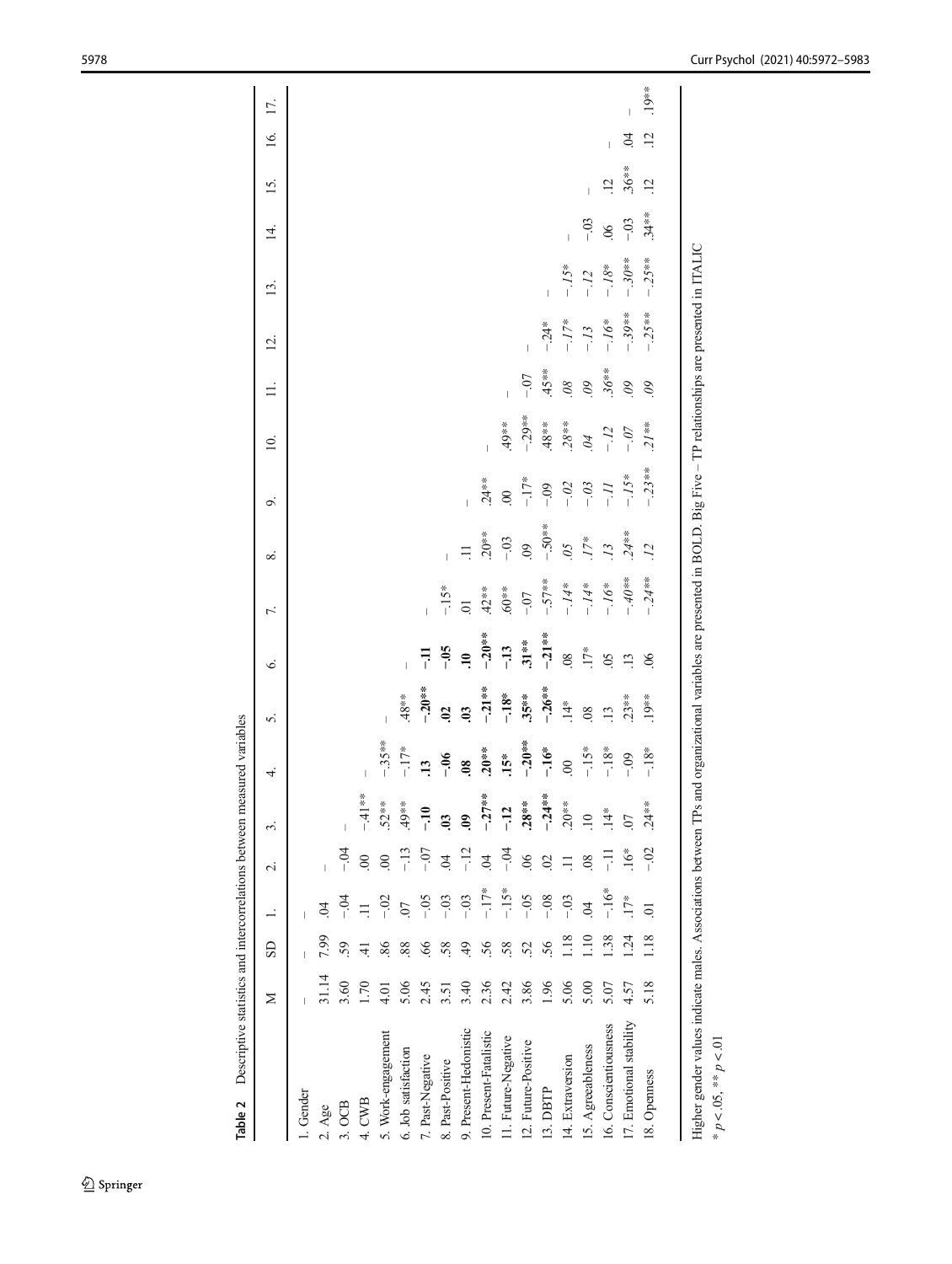were error terms for the mediating variables, given that these constructs are conceptually and empirically related (Harter et al. [2002\)](#page-10-0). The first model tested was a full mediation model. Based on the correlations, all three TPs influenced work engagement, and Present-Fatalistic and Future-Positive affected job satisfaction. Paths were included from both mediating variables to both behavioral outcomes. Fit for the full mediation model was rather poor ( $\chi^2$  = 45.179, df = 7, p < .001,  $\chi^2$ /df = 6.454, AGFI = .768, CFI = .845, RMSEA = .166). Based on modification indices, the job satisfaction  $-$  CWB path was removed, and a path added directly linking Present-Fatalistic with OCB. Fit statistics were improved leading to excellent model fit ( $\chi^2$  = 7.158, df = 7, p = .413,  $\chi^2/df$  = 1.023,  $AGFI = .960$ ,  $CFI = .999$ ,  $RMSEA = .011$ ).

The model (see Fig. 1) suggests that the majority of effects of TPs on OCB and CWB take place indirectly via job satisfaction and work engagement. The strongest TP paths are those for Future-Positive. Effects on CWB depend only on work engagement, whereas there are multiple influences on OCB. The additional direct path from Present-Fatalistic to OCB suggests that some other intermediary mechanism may operate for this TP.

Next, we developed a corresponding model, with the BTP index included as the independent variable in place of the individual TPs (see Fig. [2\)](#page-8-0). In this case, a full mediation model revealed excellent fit ( $\chi^2$  = 2.490, *df* = 3, *p* = .477,  $\chi^2/df$ - $= .830, AGFI = .975, CFI = 1.000, RMSEA = .000, so no$ modifications were necessary. The effects of DBTP on work behaviors were entirely explained by work engagement and job satisfaction. In general, multivariate modeling supported H3, except for the need to include a small direct effect of Present-Fatalistic.

## Correlates of the Big Five

The Big Five traits displayed associations with the work-related variables that were partly consistent with prior expectations (see Table [2](#page-6-0)). For example, Conscientiousness was significantly associated with higher OCB and lower CWB, but not with the mediating constructs (satisfaction and engagement). Agreeableness was related to lower CWB and higher

Fig. 1 Path model illustrating associations between TPs, work attitudes and behaviours. OCB = Organizational Citizenship Behaviour, CWB = Counterproductive Work Behaviour

satisfaction. The association between Emotional Stability (low Neuroticism) and higher engagement matches previous findings but this dimension was not significantly correlated with the behavioral variables. Extraversion and Openness were more strongly positively related to OCB than previous studies would suggest; Openness was further negatively associated with CWB. However, significant positive associations between these two traits and work engagement are consistent with previous findings.

Also, TP dimensions were associated with personality traits, consistent with existing results (see Kairys and Liniauskaite [2015](#page-10-0); Stolarski and Matthews [2016\)](#page-11-0), e.g., associations of Future-Positive with Conscientiousness, Future-Negative and Past-Negative with Emotional Stability, and Present-Hedonistic with Extraversion. We therefore tested whether the TP – work variable correlations remain significant after controlling for the Big Five personality traits, using partial correlation analysis for all coefficients that proved significant in bivariate correlation analyses. The partial correlations express the strengths of association between each TP dimension and the outcome measures, with personality held constant statistically. All these relationships remained significant with three exceptions: The associations between Past-Negative and work engagement, Future-Negative and CWB, as well as between DBTP and CWB. All these associations diminished below the significance threshold, and amounted to  $r = -0.07$ ,  $p = .32$ ,  $r = -.09$ ,  $p = .19$ , and  $r = .10$ ,  $p = .17$ , respectively. Thus, relationships between TPs and job-related variables are not fully reducible to effects of personality traits.

# **Discussion**

The present study analyzed the role of individual differences in time perspectives in shaping works attitudes (engagement and satisfaction) and behaviors (OCB and CWB). The analyses demonstrated meaningful relationships between these organizational criteria and three TP dimensions: Present-Fatalistic, Future-Negative, and Future-Positive. In line with our predictions, the effects of the former two proved undesirable, whereas the latter turned out to be a strong positive predictor of increased

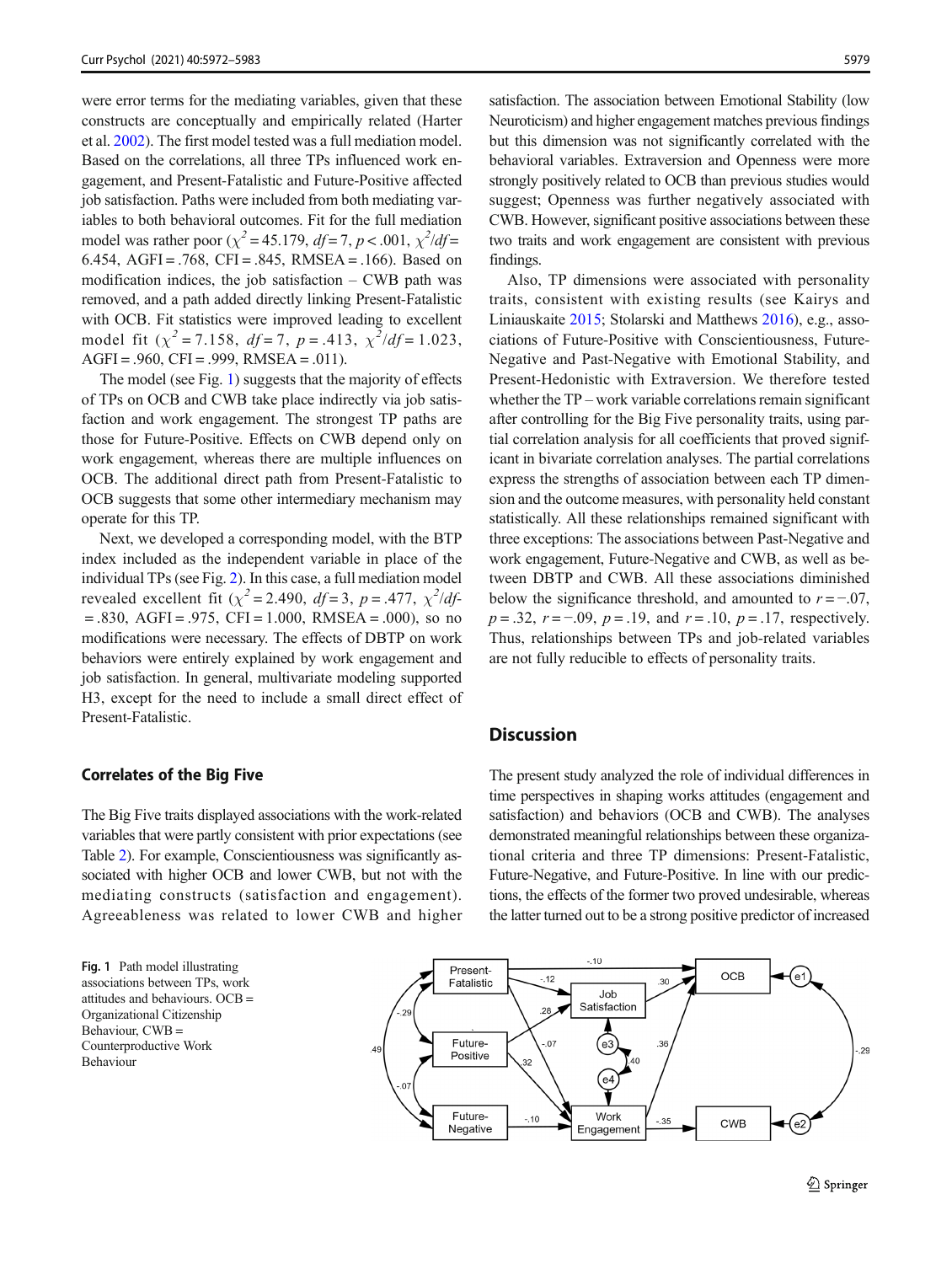<span id="page-8-0"></span>Fig. 2 Path model illustrating associations between BTP, work attitudes and behaviours. OCB = Organizational Citizenship Behaviour, CWB = Counterproductive Work Behaviour, DBTP = Deviation from Balanced Time Perspective



job engagement and satisfaction, elevated OCB and diminished CWB. The Future-Positive TP overlaps with the unitary Future dimension originally proposed by Zimbardo and Boyd ([1999\)](#page-11-0). The authors have emphasized various strengths of Future orientation that would be advantageous in the work setting. They describe Future-oriented individuals as ambitious, organized, time-pressured, and willing to sacrifice present enjoyment to meet career objectives. The current results support the idea that Future-orientation is adaptive for work, but they also show the importance of discriminating Future-Positive and Future-Negative TPs.

Moreover, the present study provided further evidence for the highly adaptive nature of BTP, which was associated with all the organizational criteria as hypothesized. The result is consistent with numerous recent studies emphasizing the key role of BTP in pursuit of happiness and social effectiveness (e.g., Boniwell et al. [2010;](#page-9-0) Stolarski et al. [2016a,](#page-11-0) [b;](#page-11-0) Zhang et al. [2013](#page-11-0)). Individuals with a strong BTP seem to optimize their job attitudes and pro-organizational behaviors by making effective use of positive framing of temporal horizons, combined with an ability to effectively control negative, maladaptive perspectives.

The path models we tested provide further evidence for the legitimacy of Spector and Fox's [\(2002\)](#page-11-0) claims regarding the profound role of affective states and attitudes towards the organization in shaping employees' organizational behaviors. They are also perfectly in line with conceptualizations and studies assuming that TPs may serve as a regulatory mechanism for affective functioning (Matthews and Stolarski [2015](#page-10-0); Stolarski et al. [2014;](#page-11-0) Stolarski and Matthews [2016](#page-11-0)).

Although we did not measure burnout symptoms, the present results provide indirect evidence that TPs may be associated with this undesirable syndrome, because work engagement may be treated as a positive counterpart to the burnout phenomenon (Maslach et al. [2001](#page-10-0)). It would be interesting to broaden the present results taking into account also the negative aspects of job functioning. A recent study found ZTPI correlates of burnout that complement the current findings; i.e., Present-Fatalistic TP was positively associated with emotional exhaustion symptoms, and Future TP was negatively associated with perceptions of lack of accomplishment (Papastamatelou and Unger [2018\)](#page-10-0).

Findings also confirmed the role of Big Five personality traits in predicting organizational outcomes, especially Extraversion and Openness. However, the majority of the associations between TPs and organizational attitudes and behaviors remained significant after controlling for the Big Five personality traits. This finding provides further evidence for incremental validity of TP dimensions over and above wellestablished individual difference factors (e.g., Daugherty and Brase [2010](#page-10-0); Stolarski and Matthews [2016\)](#page-11-0). However, further work may be necessary to fully differentiate relationships between the Big Five, TP, and adaptive job behaviors.

## Limitations and Future Research

The present study has all the limitations typical for self-report, cross-sectional studies. The causal assumption that TPs influence job attitudes could be in fact reversed. The experience of helplessness and lack of influence on one's own job situation might foster a Present-Fatalistic perspective. Therefore, longitudinal designs would be desirable, e.g., investigating TP of recently recruited employees and tracking their attitudes and behaviors across the course of employment. Also, testing for associations between TPs and indicators of job behaviors and performance other than self-reports, e.g., 360-degree (Borman [1998\)](#page-9-0) or supervisors' evaluations, would provide a valuable extension to the present findings.

Future studies could also analyze whether the effects of particular TPs vary between different professions and positions. It seems probable that some specific jobs may require different TP profiles for optimizing work quality. For instance, in jobs with a pronounced social component (such as, for instance, bellwether or seller), elevated levels of Present-Hedonistic TP may prove valuable, whereas in positions requiring particularly high amounts of self-control (e.g., in financial brokers), the impulsivity component of Present-Hedonism may turn out to be strongly maladaptive.

Although we controlled for personality traits, for reasons of feasibility we utilized only a brief scale for the Big Five, which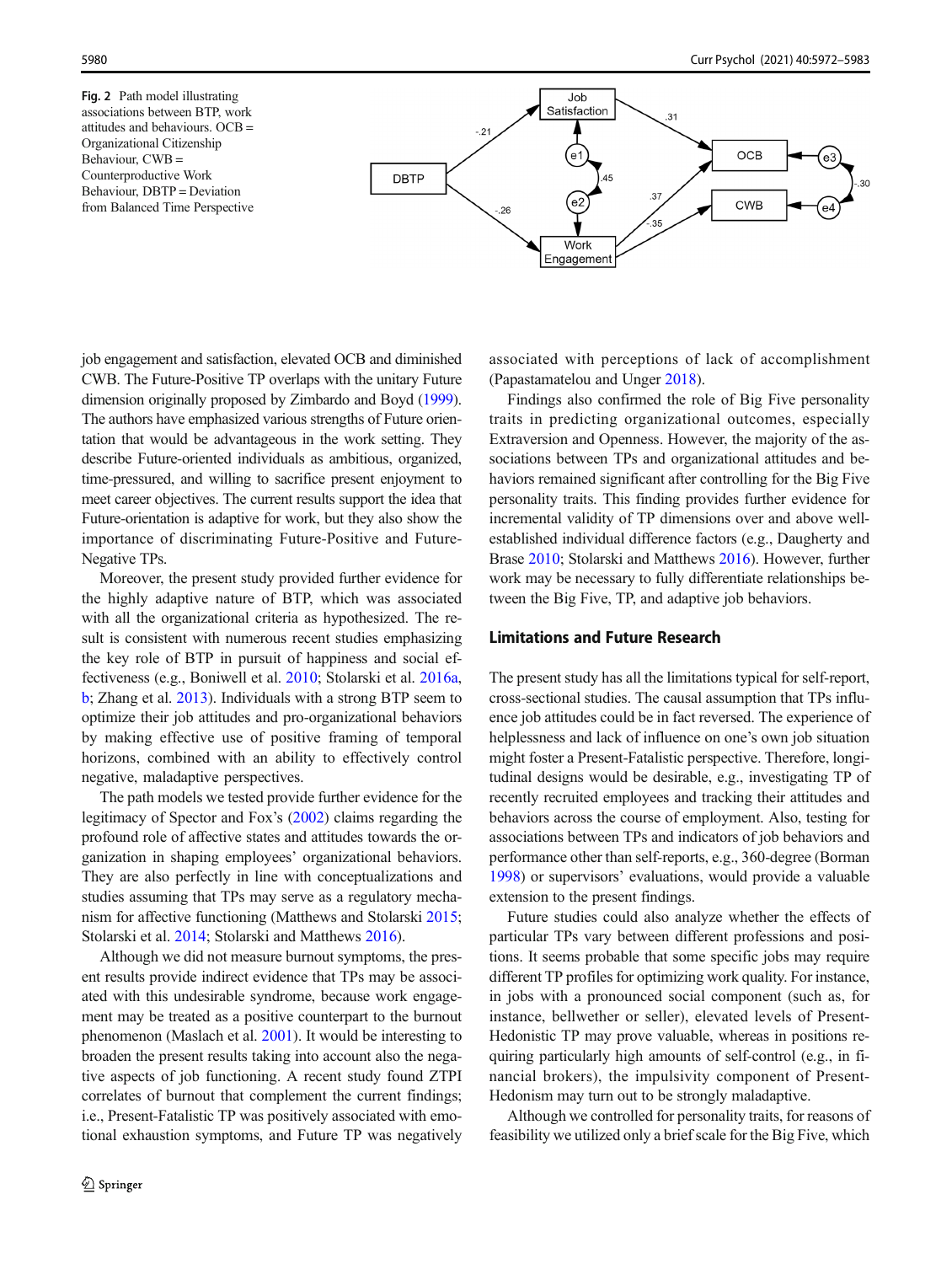<span id="page-9-0"></span>displays poorer validity in comparison with full scales such as NEO-PI-R or IPIP. Future replications should control for personality using more reliable indicators in order to confirm the present results regarding TP's incremental validity in predicting work-related outcomes. Moreover, taking into account the nature of Present-Fatalistic TP, future research should control for work locus of control (Spector [1988](#page-11-0)), which has no counterpart in the Big Five model, but remains important for work-related outcomes.

TP theory provides a powerful theoretical framework for guiding practical interventions. TP can be effectively changed (Oyanadel et al. [2014](#page-10-0)), an approach that has been successfully used in both therapeutic (e.g., Sword et al. [2014\)](#page-11-0) and coaching practice (Boniwell and Osin 2015). Developing developmental interventions aiming to balance the employee's TP profile, with particular emphasis on enhancing Future-Positive focus and reducing Present-Fatalistic perspectives, may turn out to be a fruitful strategy to improve employees' effectiveness, satisfaction and foster citizenship behaviors. There is also scope for mitigating impacts of maladaptive aspects of TP, such as Present-Fatalistic. Hardré and Reeve [\(2009\)](#page-10-0) identify the problem of amotivation at work, in which employees go through the motions of work but do not value work activities. Present-Fatalistic individuals show comparable deficits in motivation and lack of interest in daily activities (Zimbardo and Boyd [1999](#page-11-0)) and are probably prone to amotivation, contributing eventually to burnout (Papastamatelou and Unger [2018\)](#page-10-0). However, Hardré and Reeve [\(2009\)](#page-10-0) also showed that managers could be trained to support autonomous motivation and greater workplace engagement, with benefits for employee motivation. Such programs might be especially valuable for supporting Present-Fatalistic employees.

Funding Information The present research was supported by National Science Center, Poland, grant no. 2014/13/D/HS6/02951.

#### Compliance with Ethical Standards

All procedures applied in the present studies were accepted by the Ethics Committee of the Department of Psychology at the University of Warsaw, and were in accordance with the 1964 Helsinki declaration and its later amendments or comparable ethical standards. Informed consent was obtained from all individual participants included in the study. This article does not contain any studies with animals performed by any of the authors.

Conflict of Interest Author Katarzyna Wojtkowska declares that she has no conflict of interest. Author Maciej Stolarski declares that he has no conflict of interest. Author Gerald Matthews declares that he has no conflict of interest.

Open Access This article is distributed under the terms of the Creative Commons Attribution 4.0 International License (http:// creativecommons.org/licenses/by/4.0/), which permits unrestricted use, distribution, and reproduction in any medium, provided you give appropriate credit to the original author(s) and the source, provide a link to the Creative Commons license, and indicate if changes were made.

### References

- Babcock-Roberson, M. E., & Strickland, O. J. (2010). The relationship between charismatic leadership, work engagement, and organizational citizenship behaviors. The Journal of Psychology, 144(3), 313–326.
- Bakker, A. B. (2011). An evidence-based model of work engagement. Current Directions in Psychological Science, 20(4), 265–269.
- Bakker, A. B., Schaufeli, W. B., Leiter, M. P., & Taris, T. W. (2008). Work engagement: An emerging concept in occupational health psychology. Work & Stress, 22(3), 187–200.
- Bajec, B. (2018). Relationship between time perspective and job satisfaction. International Journal of Human Resources Development and Management, 18(1–2), 145–165.
- Berry, C. M., Ones, D. S., & Sackett, P. R. (2007). Interpersonal deviance, organizational deviance, and their common correlates: A review and meta-analysis. Journal of Applied Psychology, 92(2), 410–424.
- Boniwell, I., & Osin, E. (2015). Time perspective coaching. In M. Stolarski, N. Fieulaine, & W. van Beek (Eds.), Time perspective theory: Review, research, and application (pp. 451–469). Cham, Switzerland: Springer International Publishing.
- Boniwell, I., Osin, E., Linley, P. A., & Ivanchenko, G. V. (2010). A question of balance: Time perspective and well-being in British and Russian samples. The Journal of Positive Psychology, 5(1), 24–40.
- Borman, W. C. (1998). 360 degree ratings: An analysis of assumptions and a research agenda for evaluating their validity. Human Resource Management Review, 7, 299–315.
- Bruk-Lee, V., Khoury, H. A., Nixon, A. E., Goh, A., & Spector, P. E. (2009). Replicating and extending past personality/job satisfaction meta-analyses. Human Performance, 22(2), 156–189.
- Burch, G. S. J., & Anderson, N. (2009). Personality at work. In P. J. Corr & G. Matthews (Eds.), The Cambridge handbook of personality psychology (pp. 748–763). New York, NY, US: Cambridge University Press.
- Carelli, M. G., Wiberg, B., & Wiberg, M. (2011). Development and construct validation of the Swedish Zimbardo time perspective inventory. European Journal of Psychological Assessment, 27(4), 220–227.
- Carstensen, L. L. (2006). The influence of a sense of time on human development. Science, 312(5782), 1913–1915.
- Chiaburu, D. S., Oh, I. S., Berry, C. M., Li, N., & Gardner, R. G. (2011). The five-factor model of personality traits and organizational citizenship behaviors: A meta-analysis. Journal of Applied Psychology, 96(6), 1140–1166.
- Christian, M. S., Garza, A. S., & Slaughter, J. E. (2011). Work engagement: A quantitative review and test of its relations with task and contextual performance. Personnel Psychology, 64(1), 89–136.
- Clark, M. S., & Isen, A. M. (1982). Toward understanding the relationship between feeling states and social behavior. In A. H. Hastorf & A. M. Isen (Eds.), Cognitive social psychology (pp. 73–108). New York: Elsevier North Holland.
- Costa, P. T., & McCrae, R. R. (2009). The five-factor model and the NEO inventories. In J. N. Butcher (Ed.), Oxford handbook of personality assessment (pp. 299-322). New York, NY: Oxford University Press.
- Czarnota-Bojarska, J. (2011). Zachowania obywatelskie w organizacji próba konstrukcji narzędzia pomiaru [citizenship behaviors in the organization: Construction of a measurement tool]. In J. Czarnota-Bojarska & I. Zinserling (Eds.), W kręgu psychologii społecznej [In the field of social psychology] (pp. 145–157). Warsaw: Wydawnictwa Uniwersytetu Warszawskiego.
- Cunningham, K. F., Zhang, J. W., & Howell, R. T. (2015). Time perspectives and subjective well-being: A dual-pathway framework. In M. Stolarski, N. Fieulaine, & W. van Beek (Eds.), Time perspective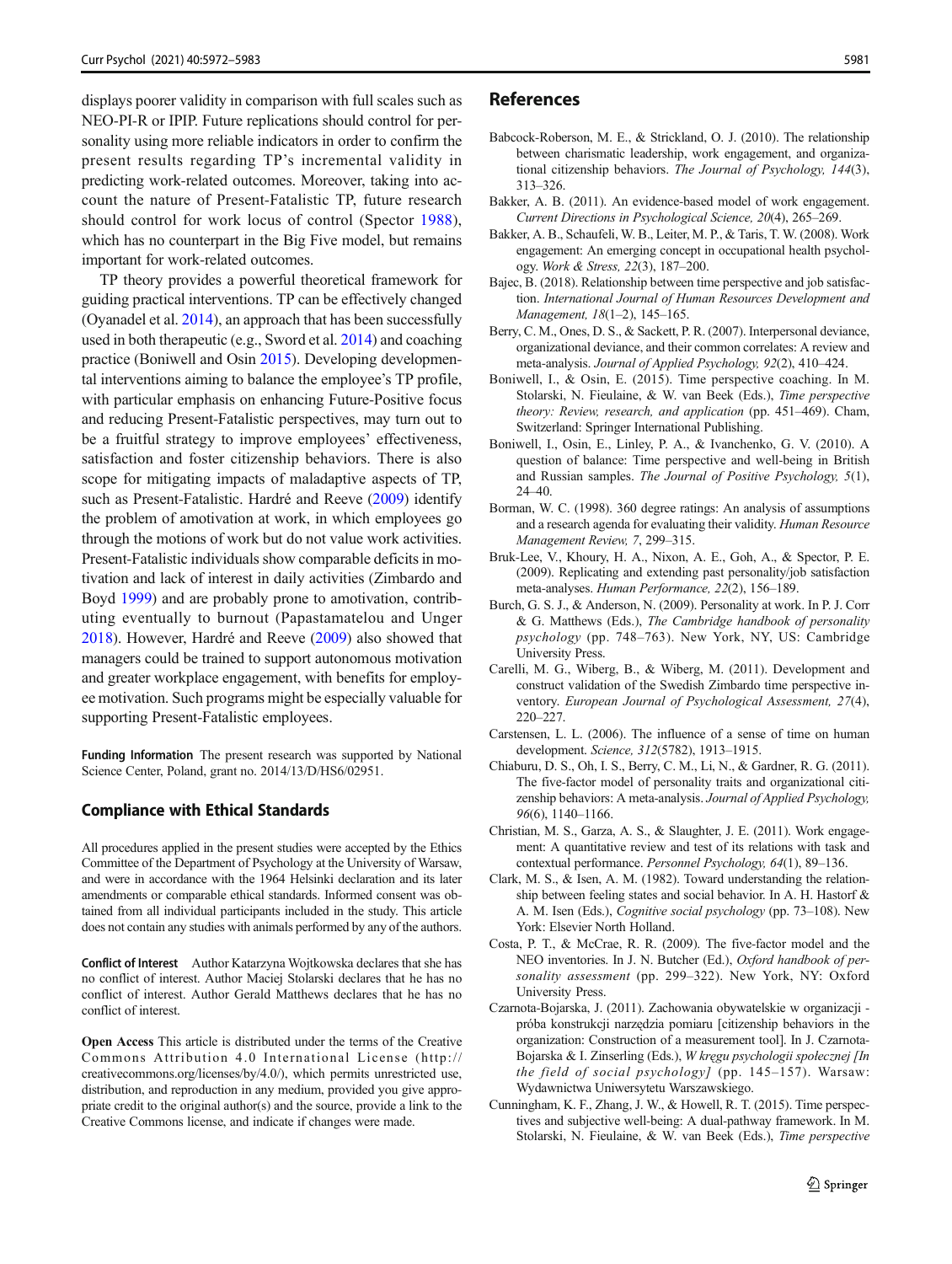- <span id="page-10-0"></span>Switzerland: Springer International Publishing. Czarnota-Bojarska, J. (2015). Counterproductive work behavior and job satisfaction: A surprisingly rocky relationship. Journal of Management & Organization, 21, 460–470.
- Dalal, R. S. (2005). A meta-analysis of the relationship between organizational citizenship behavior and counterproductive work behavior. Journal of Applied Psychology, 90, 1241–1255.
- Daugherty, J. R., & Brase, G. L. (2010). Taking time to be healthy: Predicting health behaviors with delay discounting and time perspective. Personality and Individual Differences, 48(2), 202–207.
- Den Hartog, D. N., & Belschak, F. D. (2012). Work engagement and Machiavellianism in the ethical leadership process. Journal of Business Ethics, 107(1), 35–47.
- Díaz-Morales, J. F., Ferrari, J. R., & Cohen, J. R. (2008). Indecision and avoidant procrastination: The role of morningness—Eveningness and time perspective in chronic delay lifestyles. The Journal of General Psychology, 135(3), 228–240.
- Ferrari, J. R., & Díaz-Morales, J. F. (2007). Procrastination: Different time orientations reflect different motives. Journal of Research in Personality, 41(3), 707–714.
- Fila, M. J., Paik, L. S., Griffeth, R. W., & Allen, D. (2014). Disaggregating job satisfaction: Effects of perceived demands, control, and support. Journal of Business and Psychology, 29(4), 639– 649.
- Fox, S., Spector, P. E., & Miles, D. (2001). Counterproductive work behavior (CWB) in response to job stressors and organizational justice: Some mediator and moderator tests for autonomy and emotions. Journal of Vocational Behavior, 59(3), 291–309.
- Gosling, S. D., Rentfrow, P. J., & Swann, W. B. (2003). A very brief measure of the big-five personality domains. Journal of Research in Personality, 37(6), 504–528.
- Hackman, J. R., & Oldham, G. R. (1976). Motivation through the design of work: Test of a theory. Organizational Behavior and Human Performance, 16(2), 250–279.
- Halbesleben, J. R. B. (2010). A meta-analysis of work engagement: Relationships with burnout, demands, resources and consequences. In A. B. Bakker & M. P. Leiter (Eds.), Work engagement: Recent developments in theory and research (pp. 102–117). New York: Psychology Press.
- Hardré, P. L., & Reeve, J. (2009). Training corporate managers to adopt a more autonomy-supportive motivating style toward employees: An intervention study. International Journal of Training and Development, 13(3), 165–184.
- Harter, J. K., Schmidt, F. L., & Hayes, T. L. (2002). Business-unit-level relationship between employee satisfaction, employee engagement, and business outcomes: A meta-analysis. Journal of Applied Psychology, 87, 268–279.
- Henry, H., Zacher, H., & Desmette, D. (2017). Future time perspective in the work context: A systematic review of quantitative studies. Frontiers in Psychology, 8, 413.
- Hoffman, B. J., Blair, C. A., Meriac, J. P., & Woehr, D. J. (2007). Expanding the criterion domain? A quantitative review of the OCB literature. Journal of Applied Psychology, 92(2), 555–566.
- Hough, L. M., Oswald, F. L., & Ock, J. (2015). Beyond the big five: New directions for personality research and practice in organizations. Annual Review of Organizational Psychology and Organizational Behavior, 2, 183–209.
- Jochemczyk, Ł., Pietrzak, J., Buczkowski, R., Stolarski, M., & Markiewicz, Ł. (2017). You only live once: Present-hedonistic time perspective predicts risk propensity. Personality and Individual Differences, 115, 148–153.
- Judge, T. A., Scott, B. A., & Ilies, R. (2006). Hostility, job attitudes, and workplace deviance: Test of a multi-level model. Journal of Applied Psychology, 91, 126–138.
- Judge, T. A., Hulin, C. L., & Dalal, R. S. (2012). Job satisfaction and job affect. In S. W. J. Kozlowski (Ed.), The Oxford handbook of industrial and organizational psychology (pp. 496–525). New York, NY: Oxford University Press.
- Judge, T. A., Thoresen, C. J., Bono, J. E., & Patton, G. K. (2001). The job satisfaction–job performance relationship: A qualitative and quantitative review. Psychological Bulletin, 127(3), 376–407.
- Kairys, A., & Liniauskaite, A. (2015). Time perspective and personality. In M. Stolarski, N. Fieulaine, & W. van Beek (Eds.), Time perspective theory; review, research and application (pp. 99–113). Cham, Switzerland: Springer International Publishing.
- Łaguna, M., Bąk, W., Purc, E., Mielniczuk, E., & Oleś, P. K. (2014). Krótki inwentarz osobowości TIPI-P w badaniach polskich [short personality inventory TIPI-P in polish studies]. Roczniki Psychologiczne / Annals of Psychology, 17(2), 403–419.
- Laureiro-Martinez, D., Trujillo, C. A., & Unda, J. (2017). Time perspective and age: A review of age associated differences. Frontiers in Psychology, 8, 101.
- Lens, W., Paixao, M. P., Herrera, D., & Grobler, A. (2012). Future time perspective as a motivational variable: Content and extension of future goals affect the quantity and quality of motivation. Japanese Psychological Research, 54(3), 321–333.
- LePine, J. A., Erez, A., & Johnson, D. E. (2002). The nature and dimensionality of organizational citizenship behavior: A critical review and meta-analysis. Journal of Applied Psychology, 87(1), 52–65.
- Locke, E. A. (1976). The nature and causes of job satisfaction. In M. D. Dunnette (Ed.), Handbook of industrial and organizational psychology (pp. 1297–1349). Chicago: Rand McNally.
- Marcus, B., Taylor, O. A., Hastings, S. E., Sturm, A., & Weigelt, O. (2016). The structure of counterproductive work behavior: A review, a structural meta-analysis, and a primary study. Journal of Management, 42(1), 203–233.
- Maslach, C., Schaufeli, W. B., & Leiter, M. P. (2001). Job burnout. Annual Review of Psychology, 52(1), 397–422.
- Matthews, G., & Stolarski, M. (2015). Emotional processes in development and dynamics of individual time perspective. In M. Stolarski, N. Fieulaine, & W. van Beek (Eds.), Time perspective theory; review, research and application (pp. 269–286). Cham, Switzerland: Springer International Publishing.
- Mount, M., Ilies, R., & Johnson, E. (2006). Relationship of personality traits and counterproductive work behaviors: The mediating effects of job satisfaction. Personnel Psychology, 59(3), 591–622.
- Murphy, K. R. (1993). Honesty in the workplace. Pacific Grove, CA: Brooks/Cole Publishing.
- Organ, D. W. (1988). Organizational citizenship behavior: The good soldier syndrome. Lexington, MA: Lexington Books.
- Organ, D. W. (1997). Organizational citizenship behavior: It's construct clean-up time. Human Performance, 10(2), 85–97.
- Organ, D. W., & Kanovsky, M. (1989). Cognitive versus affective determinants of organizational citizenship behavior. Journal of Applied Psychology, 74(1), 157–164.
- Organ, D. W., & Ryan, K. (1995). A meta-analytic review of attitudinal and dispositional predictors of organizational citizenship behavior. Personnel Psychology, 48, 775–802.
- Oyanadel, C., Buela-Casal, G., Araya, T., Olivares, C., & Vega, H. (2014). Time perception: Results of a brief group intervention to change time perspective profiles. Suma Psicológica, 21(1), 1–7.
- Papastamatelou, J., & Unger, A. (2018). Differences in burnout proneness depend on time perspective–evidence from an occupational sample of industrial employees and MBA-students. Dialogues in Clinical Neuroscience & Mental Health, 1, 52–57.
- Podsakoff, N. P., Whiting, S. W., Podsakoff, P. M., & Blume, B. D. (2009). Individual- and organizational-level consequences of organizational citizenship behaviors. Journal of Applied Psychology, 94(1), 122–141.